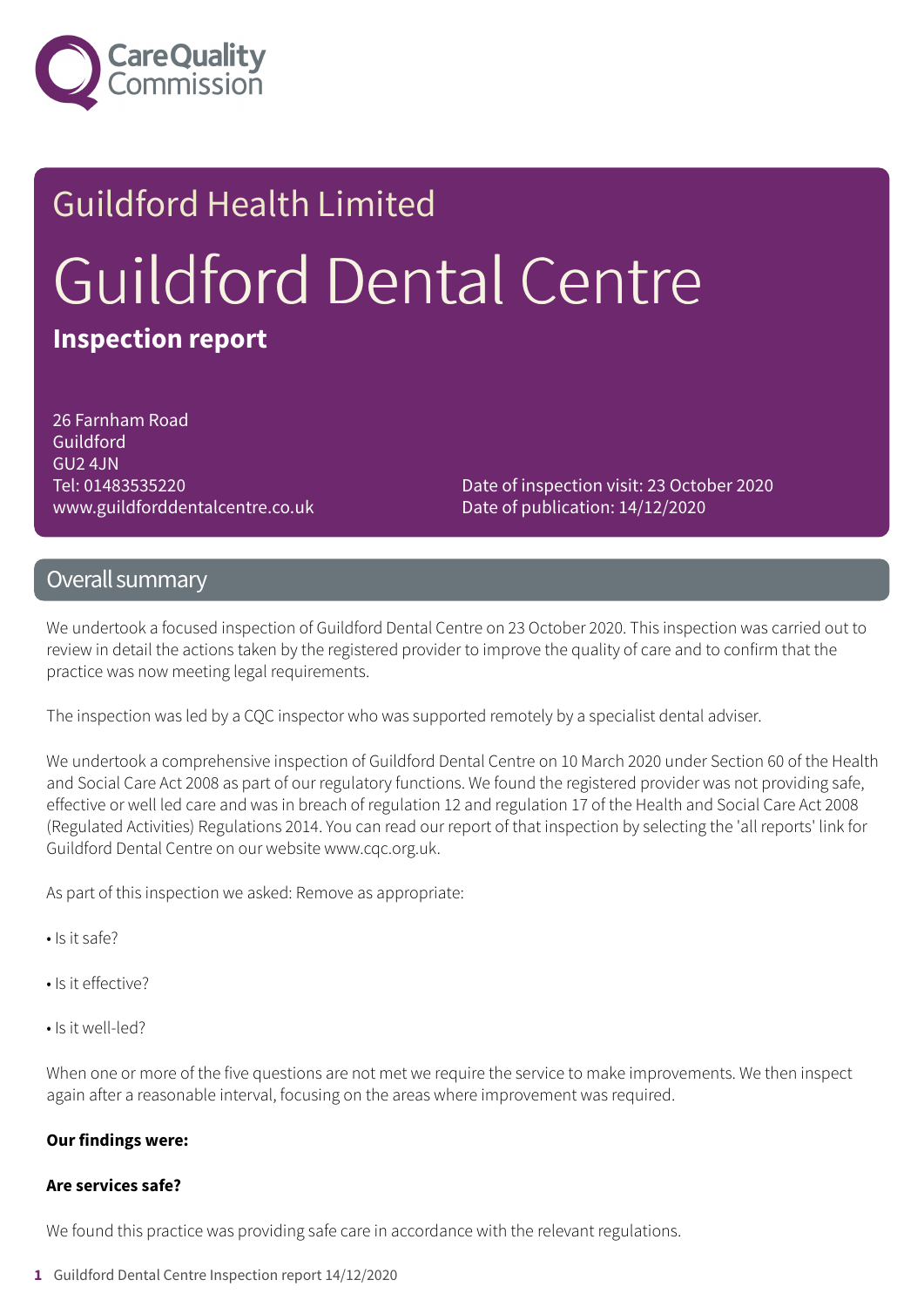## Summary of findings

The provider had made improvements in relation to the regulatory breaches we found at our inspection on 10 March 2020.

#### **Are services effective?**

We found this practice was providing effective care in accordance with the relevant regulations.

The provider had made improvements in relation to the regulatory breaches we found at our inspection on 10 March 2020.

#### **Are services well-led?**

We found this practice was not providing well-led care in accordance with the relevant regulations.

The provider had made improvements to put right the shortfalls and had responded to the regulatory breaches we found at our inspection on 10 March 2020; however additional information we received highlighted that further improvements were still required.

#### **Background**

Guildford Dental Centre is in Guildford, Surrey and provides private treatment for adults and children.

There is level access to the practice for people who use wheelchairs and those with pushchairs. Car parking spaces, including dedicated parking for people with disabilities, are available near the practice.

The dental team includes three dentists, one dental nurse, three trainee dental nurses, one dental hygienist, one receptionist and a dental nurse/practice manager. The practice has four treatment rooms.

The practice is owned by a company and as a condition of registration must have a person registered with the CQC as the registered manager. Registered managers have legal responsibility for meeting the requirements in the Health and Social Care Act 2008 and associated regulations about how the practice is run. The registered manager at Guildford Dental Centre is the principal dentist.

During the inspection we spoke with the principal dentist and one dental nurse. We looked at practice policies and procedures and other records about how the service is managed.

The practice is open:

Mondays to Fridays 8am to 5pm

#### **Our key findings were:**

- The provider's infection prevention and control procedures reflected published guidance.
- Infection prevention and control audits were carried out every six months to assess and address areas where improvements were needed.
- Appropriate medicines and life-saving equipment was available in line with guidance.
- **2** Guildford Dental Centre Inspection report 14/12/2020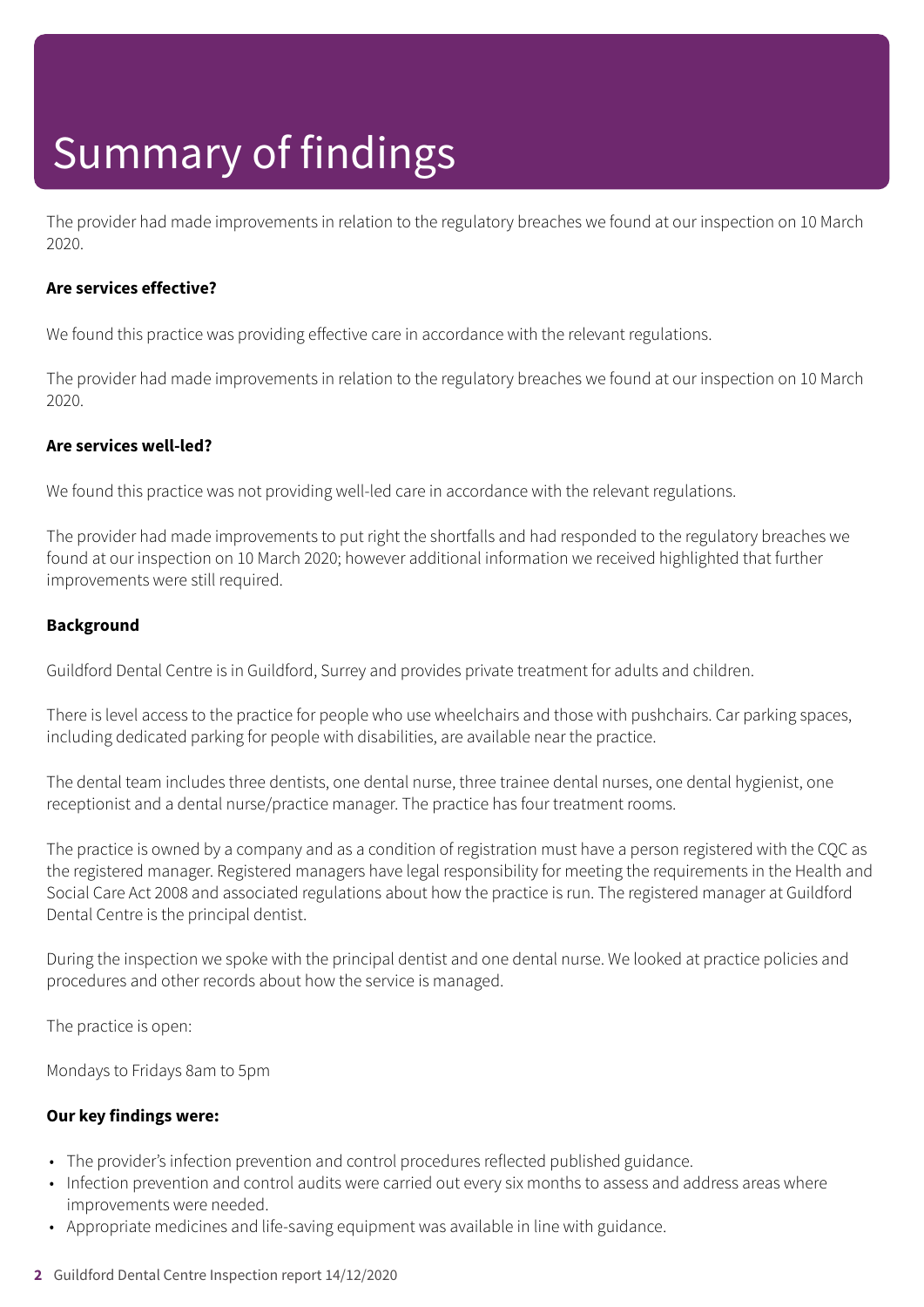## Summary of findings

- Information relating to the Control of Substances Hazardous to Health Regulations 2002 (COSHH) was available to staff as recommended.
- There were arrangements to monitor the storage temperature of medicines requiring refrigeration, to ensure their efficacy.
- Systems were in place to ensure the disposal of out of date medicines and medical equipment.
- There were systems to carry out audits of dental radiographs, dental implants and antimicrobial prescribing to assess and improve the quality and to ensure compliance with current guidance.
- Systems had been implemented to ensure patient referrals were monitored and followed up.

We identified regulations the provider was not meeting. They must:

Establish effective systems and processes to ensure good governance in accordance with the fundamental standards of care

#### **Full details of the regulation the provider was not meeting are at the end of this report.**

There were areas where the provider could make improvements. They should:

• Take action to ensure the clinicians take into account the guidance provided by the Faculty of General Dental Practice when completing dental care records.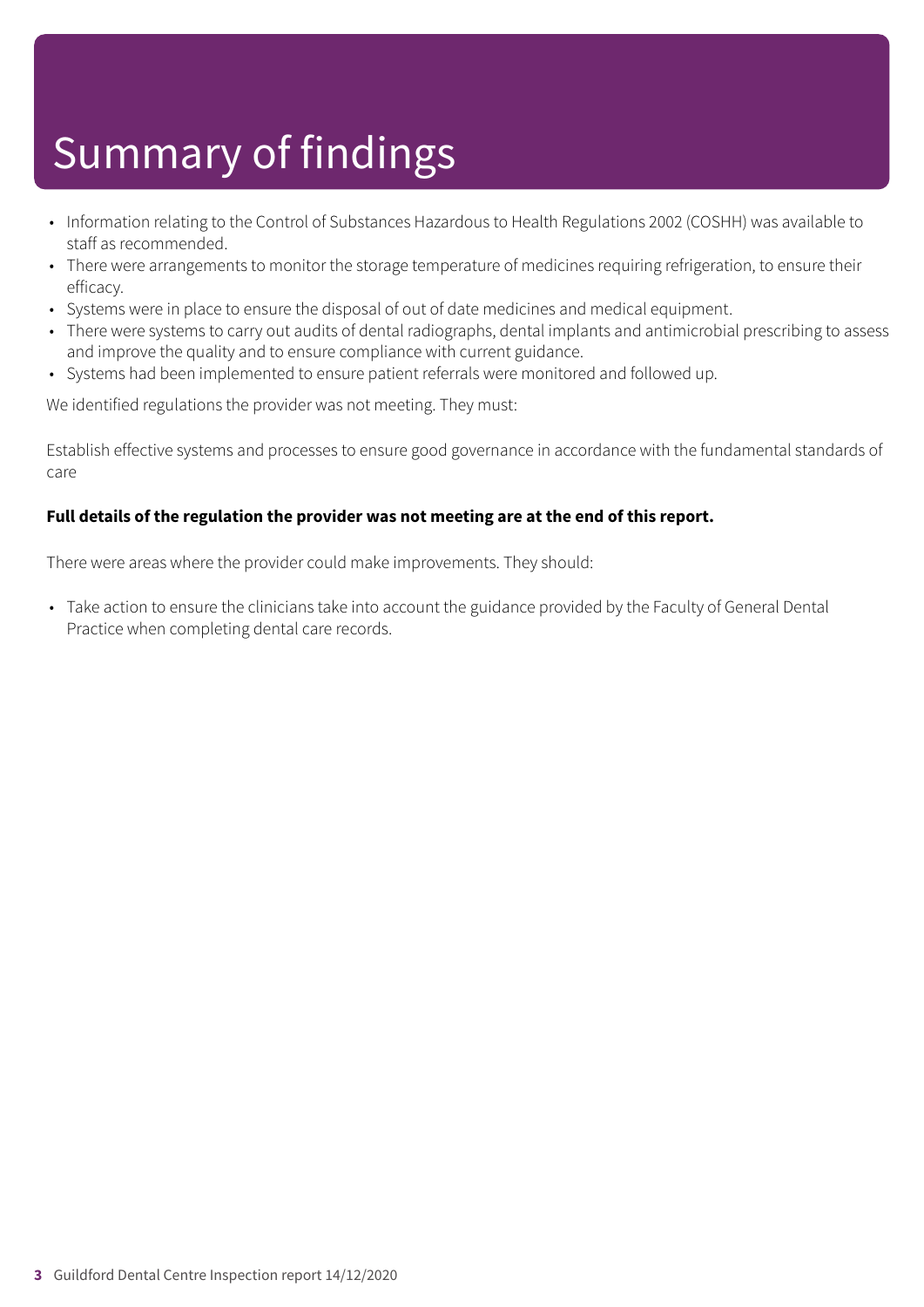## Summary of findings

### The five questions we ask about services and what we found

We asked the following question(s).

| Are services safe?             | No action $\sqrt{}$   |  |
|--------------------------------|-----------------------|--|
| <b>Are services effective?</b> | No action $\sqrt{}$   |  |
| <b>Are services well-led?</b>  | Requirements notice X |  |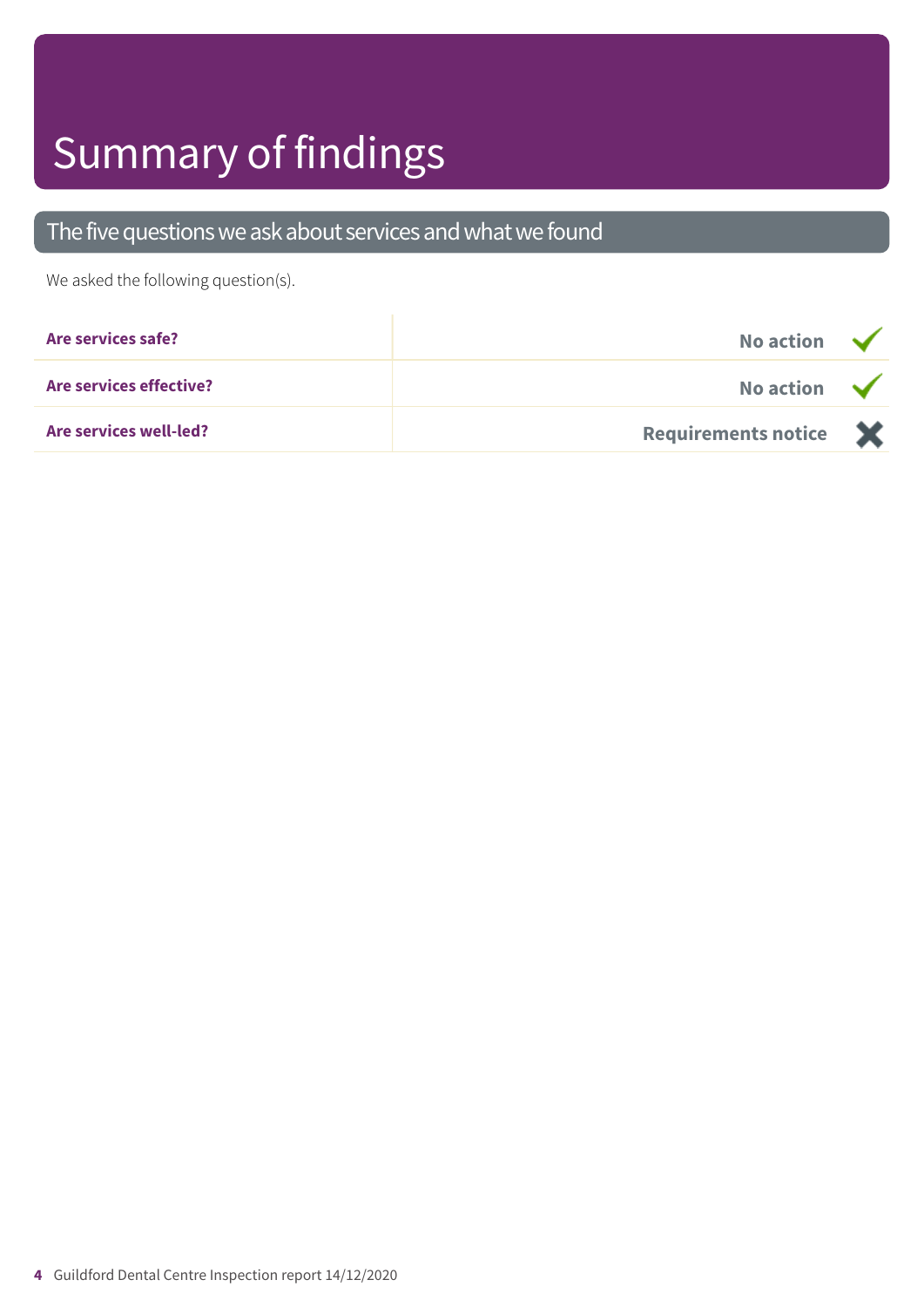### Are services safe?

### **Our findings**

We found that this practice was providing safe care and was complying with the relevant regulations.

At our previous inspection on 10 March 2020 we judged the practice was not providing safe care and was not complying with the relevant regulations. We told the provider to take action as described in our warning notice. At the inspection on 23 October 2020 we found the practice had made the following improvements to comply with the regulations:

- The principal dentist had reviewed and improved systems to ensure that the practice's infection control procedures and protocols were carried out in accordance with the guidelines issued by the Department of Health in the Health Technical Memorandum 01-05: Decontamination in primary care dental practices and having regard to The Health and Social Care Act 2008: 'Code of Practice about the prevention and control of infections and related guidance'. We were shown records for daily infection control checks carried out between June and October 2020. These demonstrated that checks were made to ensure that the equipment used for sterilising dental instruments was functioning correctly.
- The provider had improved their system to ensure that patient specific dental appliances were disinfected prior to being sent to a dental laboratory and upon return.
- The provider submitted evidence that all of the recommended emergency equipment and medicines were available. The provider also took action to ensure there was an effective system of checks of medical emergency equipment and medicines taking into account the guidelines issued by the Resuscitation Council (UK) and the General Dental Council.
- Improvements were made to the systems for appropriate and safe handling of medicines. An ongoing monitoring system had been introduced to check that medicines did not pass the manufacturer's use-by date.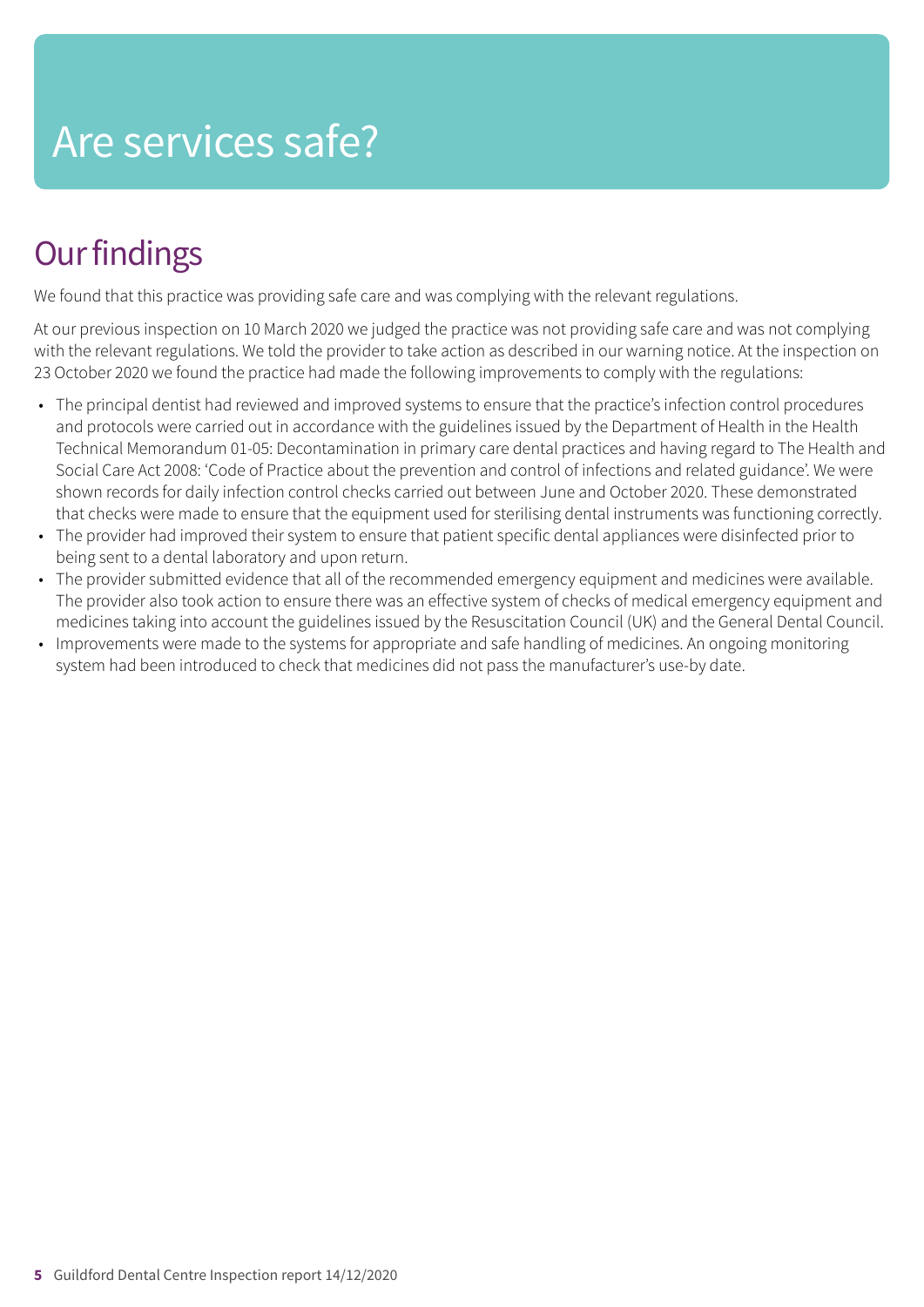### Are services effective?

(for example, treatment is effective)

### **Our findings**

We found that this practice was providing effective care and was complying with the relevant regulations.

At our previous inspection on 10 March 2020 we judged the practice was not providing effective care and was not complying with the relevant regulations. We told the provider to take action as described in our requirement notice. At the inspection on 23 October 2020 we found the practice had made the following improvements to comply with the regulations:

- After the inspection on 10 March 2020, the provider had taken the decision to discontinue conscious sedation at the practice.
- The arrangements for ensuring referrals were monitored suitably had been reviewed and strengthened. The principal dentist maintained a log of all urgent and routine referrals made. There were systems to follow up on referrals to ensure that patients were seen in a timely manner.
- The provider had reviewed and improved systems to ensure equipment necessary for the provision of dental implants was available and maintained in accordance with national guidance.
- The principal dentist had reviewed the systems and processes to ensure that accurate, complete and contemporaneous records were being maintained securely in respect of each service user. A patient record card audit was carried out in August 2020. This showed the improvements were not consistent for all clinicians. As a result templates had been created to help improve the consistency and a re-audit was scheduled to be carried out in January 2021.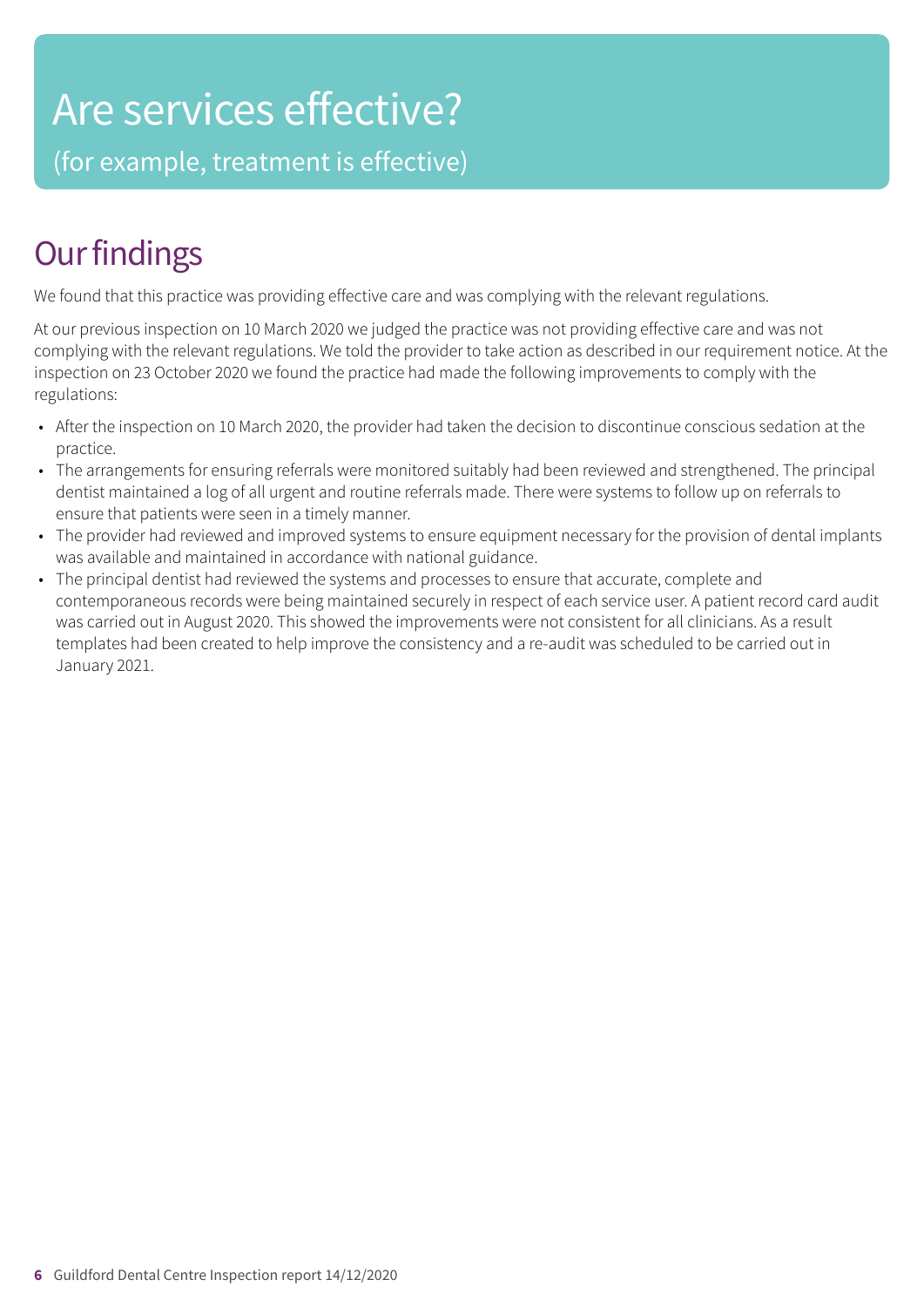## Are services well-led?

### **Our findings**

We found that this practice was not providing well led care. We have told the provider to take action (see full details of this action in the Requirement Notices section at the end of this report).

At our previous inspection on 10 March 2020 we judged the provider was not providing well led care and was not complying with the relevant regulations. We told the provider to take action as described in our warning notice. At the inspection on 23 October 2020 we found the practice had made improvements to comply with the regulations; however, after the inspection on 23 October 2020 we received some information of concern that highlighted that further improvements to the managerial oversight at the practice was needed.

- Improvements had been made to the systems to carry out audits to monitor and improve the quality and safety of services provided. Audits in relation to infection prevention and control, dental implants, record keeping and dental radiography included analysis of strengths and areas for improvements. There were action plans to address areas for improvement and arrangements to keep audits under review as part of good governance and to support continuous improvement.
- The provider had improved systems to ensure that information relating to the COSHH Regulations was available to staff. The information was available in multiple formats to ensure accessibility in the event of an emergency.
- An infection prevention and control audit was carried out on 10 October 2020 to assess and address any areas where improvements were needed. This showed the practice was meeting the required standards. There were arrangements to ensure that infection control audits are carried out every six months.
- The provider had systems in place to effectively monitor and record the fridge temperature to ensure that medicines and dental care products were being stored in line with the manufacturer's guidance.
- Systems had been implemented to monitor staff performance and reviewed to discuss and training and development opportunities.
- Improvements were needed to the systems and processes in place for the safe handling, storage and disposal of clinical waste. On the day of the inspection we saw clinical waste was not being stored in compliance with the relevant regulations and taking into account the guidance issued in the Health Technical Memorandum 07-01: Management and disposal of healthcare waste.

Following the inspection on 23 October 2020 we received some information relating to the inappropriate disposal of sensitive information. The provider took immediate remedial action including the safe retrieval of the data, the implementation of a policy and staff training. This did highlight that there were ineffective processes for managerial oversight for the running of the service.